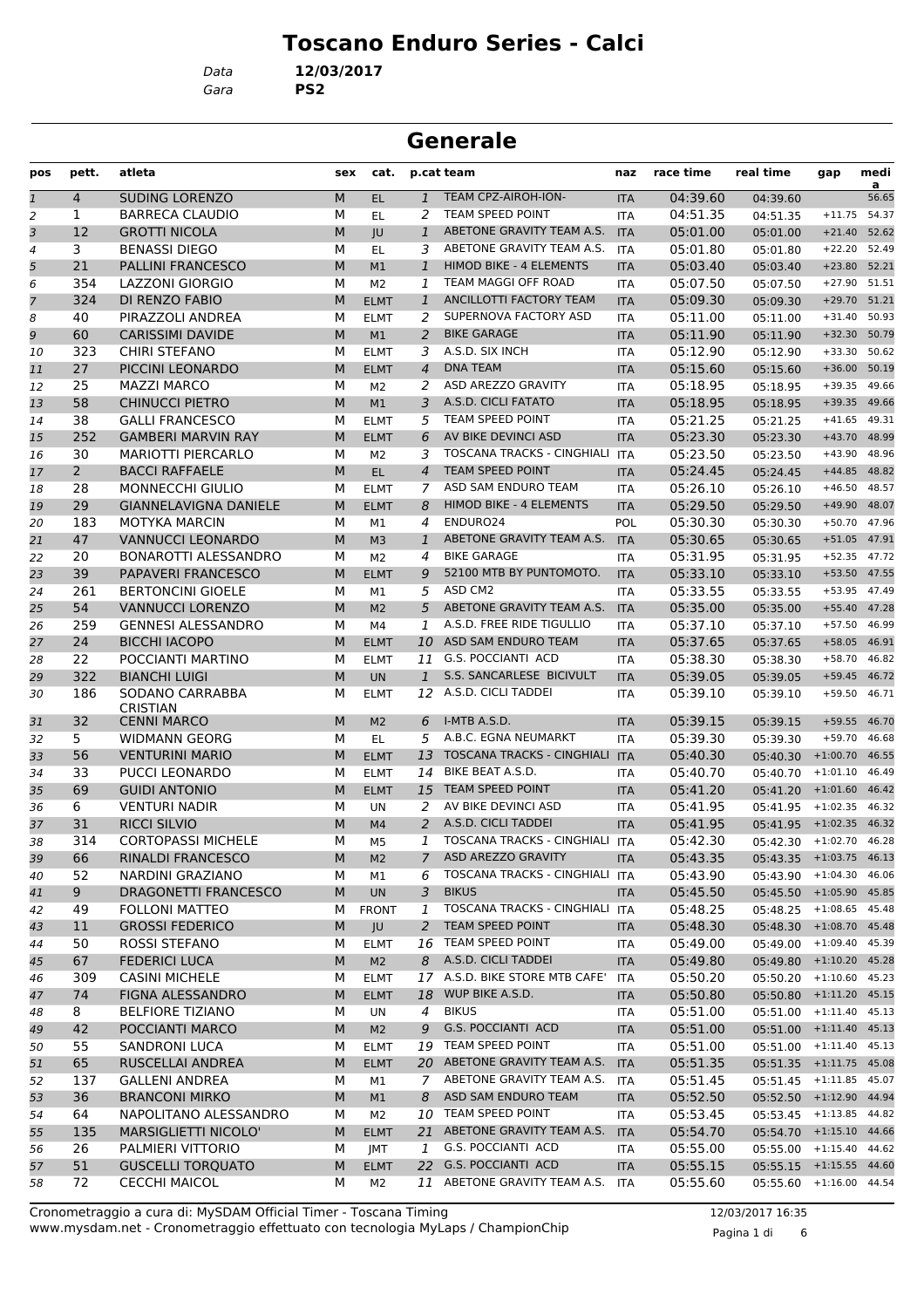| pos        | pett.     | atleta                                             | sex    | cat.                       |                | p.cat team                                                  | naz                      | race time            | real time               | gap                      | medi<br>a      |
|------------|-----------|----------------------------------------------------|--------|----------------------------|----------------|-------------------------------------------------------------|--------------------------|----------------------|-------------------------|--------------------------|----------------|
| 59         | 23        | <b>BAGNOLI ALESSANDRO</b>                          | M      | M <sub>3</sub>             | 2              | I-MTB A.S.D.                                                | <b>ITA</b>               | 05:58.00             | 05:58.00                | $+1:18.40$               | 44.25          |
| 60         | 134       | <b>CEGLIA MARCO</b>                                | M      | <b>ELMT</b>                | 23             | ABETONE GRAVITY TEAM A.S.                                   | <b>ITA</b>               | 05:58.35             | 05:58.35                | $+1:18.75$               | 44.20          |
| 61         | 285       | <b>TANI MARCO</b>                                  | M      | M <sub>3</sub>             | 3              | <b>ASD GUMASIO</b>                                          | <b>ITA</b>               | 05:58.60             | 05:58.60                | $+1:19.00$               | 44.17          |
| 62         | 62        | <b>CECCHETTI MATTEO</b>                            | M      | <b>ELMT</b>                | 24             | <b>TEAM JOLLY BIKE</b>                                      | <b>ITA</b>               | 06:00.45             | 06:00.45                | $+1:20.85$               | 43.95          |
| 63         | 179       | <b>TALAGA PATRYK</b>                               | M      | <b>ELMT</b>                | 25             | ENDURO24                                                    | <b>POL</b>               | 06:01.60             | 06:01.60                | $+1:22.00$               | 43.81          |
| 64         | 102       | PASCUCCI FRANCESCO                                 | M      | <b>ELMT</b>                | 26             | <b>G.S. POCCIANTI ACD</b>                                   | <b>ITA</b>               | 06:01.80             | 06:01.80                | $+1:22.20$               | 43.78          |
| 65         | 130       | <b>GELLI FRANCESCO</b>                             | M      | M <sub>2</sub>             | 12             | TSI FREE BIKE A.S.D.                                        | <b>ITA</b>               | 06:01.85             | 06:01.85                | $+1:22.25$               | 43.78          |
| 66         | 37        | <b>GRAZI DAVID</b>                                 | M      | M4                         | 3              | ASD AREZZO GRAVITY                                          | <b>ITA</b>               | 06:02.20             | 06:02.20                | $+1:22.60$               | 43.73          |
| 67         | 46        | <b>GASSANI ALESSANDRO</b>                          | M      | M <sub>3</sub>             | $\overline{4}$ | <b>TOSCANA TRACKS - CINGHIALI</b>                           | <b>ITA</b>               | 06:02.30             | 06:02.30                | $+1:22.70$               | 43.72          |
| 68         | 68        | <b>FUCCI FRANCESCO</b>                             | M      | M <sub>2</sub>             | 13             | G.S. POCCIANTI ACD                                          | <b>ITA</b>               | 06:02.50             | 06:02.50                | $+1:22.90$               | 43.70          |
| 69         | 63        | PARENZI MASSIMO                                    | M      | M <sub>4</sub>             | $\overline{4}$ | <b>CMC CYCLING EXPERIENCE</b><br><b>FIRENZEFREERIDE ASD</b> | <b>ITA</b>               | 06:03.15             | 06:03.15                | $+1:23.55$               | 43.62          |
| 70         | 351       | <b>BUCCIANTINI FRANCESCO</b>                       | М      | M <sub>3</sub>             | 5              | PUNTOSPORT TEAM                                             | <b>ITA</b>               | 06:04.30             | 06:04.30                | $+1:24.70$               | 43.48<br>43.47 |
| 71         | 258<br>75 | <b>BACIGALUPO MATTEO</b><br><b>FUSELLI SAMUELE</b> | M      | <b>ELMT</b>                | 27             | TEAM SPEED POINT                                            | <b>ITA</b>               | 06:04.35<br>06:04.55 | 06:04.35                | $+1:24.75$               | 43.45          |
| 72         | 48        | PALLONI NICCOLÒ                                    | М<br>M | <b>ELMT</b>                | 28<br>29       | VAIANO AUTOFAN FONDRIEST                                    | <b>ITA</b>               | 06:06.05             | 06:04.55                | $+1:24.95$<br>$+1:26.45$ | 43.27          |
| 73<br>74   | 34        | <b>FANTONI GIULIO</b>                              | M      | <b>ELMT</b><br><b>ELMT</b> | 30             | ASD SAM ENDURO TEAM                                         | <b>ITA</b><br><b>ITA</b> | 06:07.45             | 06:06.05<br>06:07.45    | $+1:27.85$               | 43.11          |
| 75         | 180       | <b>NOCENTINI TIZIANO</b>                           | M      | M <sub>3</sub>             | 6              | A.S.D. ENERGIA PROPOSTE DI                                  | <b>ITA</b>               | 06:08.90             | 06:08.90                | $+1:29.30$               | 42.94          |
| 76         | 44        | <b>FALSINI FABIO</b>                               | M      | M1                         | 9              | <b>GRAVITY TEAM FRANCY</b>                                  | <b>ITA</b>               | 06:08.95             | 06:08.95                | $+1:29.35$               | 42.93          |
| 77         | 45        | <b>LANDUCCI ENRICO</b>                             | M      | M <sub>2</sub>             | 14             | TSI FREE BIKE A.S.D.                                        | <b>ITA</b>               | 06:10.05             | 06:10.05                | $+1:30.45$               | 42.81          |
| 78         | 245       | SABATINI RUGGERO                                   | M      | M4                         | 5              | ASD BREAK BIKE SESTRI                                       | <b>ITA</b>               | 06:10.15             | 06:10.15                | $+1:30.55$               | 42.79          |
| 79         | 248       | <b>BONANNI RICCARDO</b>                            | M      | M <sub>1</sub>             | 10             | <b>HIMOD BIKE - 4 ELEMENTS</b>                              | <b>ITA</b>               | 06:10.25             | 06:10.25                | $+1:30.65$               | 42.78          |
| 80         | 139       | <b>BIANCHI DARIO</b>                               | M      | M <sub>2</sub>             | 15             | ABETONE GRAVITY TEAM A.S.                                   | <b>ITA</b>               | 06:10.35             | 06:10.35                | $+1:30.75$               | 42.77          |
| 81         | 166       | RISALITI ALESSANDRO                                | M      | <b>ELMT</b>                | 31             | VAIANO AUTOFAN FONDRIEST                                    | <b>ITA</b>               | 06:10.55             | 06:10.55                | $+1:30.95$               | 42.75          |
| 82         | 79        | <b>FACCINI MASSIMO</b>                             | M      | M1                         | 11             | PEDALE FIDENTINO RACE                                       | <b>ITA</b>               | 06:11.90             | 06:11.90                | $+1:32.30$               | 42.59          |
| 83         | 194       | PAPI MARCO NADIR                                   | M      | M1                         | 12             | ASD SAM ENDURO TEAM                                         | <b>ITA</b>               | 06:12.90             | 06:12.90                | $+1:33.30$               | 42.48          |
| 84         | 61        | <b>GIANNINI SIMONE</b>                             | M      | <b>ELMT</b>                | 32             | TEAM MAGGI OFF ROAD                                         | <b>ITA</b>               | 06:13.50             | 06:13.50                | $+1:33.90$               | 42.41          |
| 85         | 78        | <b>MANTOVANI DANIELE</b>                           | M      | M <sub>1</sub>             | 13             | A.S.D. BIKE STORE MTB CAFE'                                 | <b>ITA</b>               | 06:13.50             | 06:13.50                | $+1:33.90$               | 42.41          |
| 86         | 312       | <b>CARRUBBA MATTEO</b>                             | M      | M <sub>2</sub>             | 16             | <b>BIKE GARAGE</b>                                          | <b>ITA</b>               | 06:13.75             | 06:13.75                | $+1:34.15$               | 42.38          |
| 87         | 59        | <b>GORI FABIO</b>                                  | M      | M <sub>2</sub>             | 17             | <b>TEAM SPEED POINT</b>                                     | <b>ITA</b>               | 06:15.25             | 06:15.25                | $+1:35.65$               | 42.21          |
| 88         | 212       | <b>BECCHI BRUNO</b>                                | M      | M <sub>3</sub>             | 7              | AV BIKE DEVINCI ASD                                         | <b>ITA</b>               | 06:16.60             | 06:16.60                | $+1:37.00$               | 42.06          |
| 89         | 115       | <b>IACOPONI LUCA</b>                               | M      | M <sub>2</sub>             | 18             | <b>TEAM SPEED POINT</b>                                     | <b>ITA</b>               | 06:17.35             | 06:17.35                | $+1:37.75$               | 41.98          |
| 90         | 287       | <b>CARDINALE MIRKO</b>                             | М      | M1                         | 14             | <b>ASD GUMASIO</b>                                          | <b>ITA</b>               | 06:17.50             | 06:17.50                | $+1:37.90$               | 41.96          |
| 91         | 109       | <b>FERRARO SIMONE</b>                              | M      | M <sub>1</sub>             | 15             | <b>TEAM SPEED POINT</b>                                     | <b>ITA</b>               | 06:18.35             | 06:18.35                | $+1:38.75$               | 41.87          |
| 92         | 86        | <b>DELUCCA LORENZO</b>                             | M      | <b>ELMT</b>                | 33             | <b>GRAVITY TEAM FRANCY</b>                                  | <b>ITA</b>               | 06:18.75             | 06:18.75                | $+1:39.15$               | 41.82          |
| 93         | 240       | <b>NEGRI MARCELLO</b>                              | M      | M1                         | 16             | A.S.D. BIKE STORE MTB CAFE'                                 | <b>ITA</b>               | 06:19.70             | 06:19.70                | $+1:40.10$               | 41.72          |
| 94         | 153       | ANGIOLINI ANDREA                                   | M      | <b>ELMT</b>                | 34             | AV BIKE DEVINCI ASD                                         | <b>ITA</b>               | 06:20.10             | 06:20.10                | $+1:40.50$               | 41.67          |
| 95         | 317       | <b>CERUTI GIOVANNI</b>                             | M      | <b>JMT</b>                 | $\overline{2}$ | DROP-IN RACING TEAM A.S.D.                                  | <b>ITA</b>               | 06:20.95             | 06:20.95                | $+1:41.35$               | 41.58          |
| 96         | 268       | <b>VIGNALI LUCA</b>                                | М      | <b>ELMT</b>                | 35             | TEAM BLU BELGA                                              | ITA                      | 06:21.25             | 06:21.25                | $+1:41.65$               | 41.55          |
| 97         | 53        | <b>SALTO BENEDETTO</b>                             | M      | <b>ELMT</b>                | 36             | TEAM SPEED POINT                                            | <b>ITA</b>               | 06:21.40             | 06:21.40 +1:41.80 41.53 |                          |                |
| 98         | 168       | <b>NESI RICCARDO</b>                               | М      | <b>ELMT</b>                |                | 37 VAIANO AUTOFAN FONDRIEST                                 | ITA                      | 06:22.40             | 06:22.40 +1:42.80 41.42 |                          |                |
| 99         | 94        | MONDINO MASSIMILIANO                               | M      | M <sub>3</sub>             | 8              | BIKE BEAT A.S.D.                                            | <b>ITA</b>               | 06:22.80             | 06:22.80 +1:43.20 41.38 |                          |                |
| 100        | 241       | <b>SCARINGI EMANUELE</b>                           | м      | M <sub>2</sub>             | 19             | A.S.D. BIKE STORE MTB CAFE'                                 | <b>ITA</b>               | 06:23.65             | 06:23.65                | $+1:44.05$ 41.29         |                |
| 101        | 362       | <b>SANTINI GIACOMO</b>                             | M      | <b>UN</b>                  | 5              | TEAM SPEED POINT<br>FIRENZEFREERIDE ASD                     | <b>ITA</b>               | 06:23.90             | 06:23.90 +1:44.30 41.26 | $+1:44.60$ 41.23         |                |
| 102        | 237<br>43 | VANNETTI STEFANO<br><b>BENASSI DANIELE</b>         | М      | M5                         | 2<br>6         | ABETONE GRAVITY TEAM A.S.                                   | ITA                      | 06:24.20             | 06:24.20                | $+1:44.65$ 41.22         |                |
| 103        | 283       | <b>BRUNO RAFFAELLO</b>                             | M<br>М | M4                         | 20             | ASD GUMASIO                                                 | <b>ITA</b><br>ITA        | 06:24.25<br>06:24.35 | 06:24.25                | $+1:44.75$ 41.21         |                |
| 104<br>105 | 98        | DI PEPPO TOMMASO                                   | M      | M2<br><b>ELMT</b>          |                | 38   NANI SVIZZERI VALLERIANA                               | <b>ITA</b>               | 06:24.45             | 06:24.35<br>06:24.45    | $+1:44.85$ 41.20         |                |
| 106        | 83        | PARENTI LORENZO                                    | М      | M <sub>5</sub>             | 3              | G.S. POCCIANTI ACD                                          | ITA                      | 06:24.50             | 06:24.50                | $+1:44.90$               | 41.20          |
| 107        | 242       | MELCHIORRE ALESSANDRO                              | M      | M <sub>2</sub>             | 21             | A.S.D. BIKE STORE MTB CAFE'                                 | <b>ITA</b>               | 06:24.50             | 06:24.50 +1:44.90 41.20 |                          |                |
| 108        | 85        | <b>TENTI MASSIMILIANO</b>                          | М      | M3                         | 9              | ASD AREZZO GRAVITY                                          | ITA                      | 06:24.75             | 06:24.75                | $+1:45.15$ 41.17         |                |
| 109        | 159       | PREMAZZI MARCO                                     | M      | M <sub>5</sub>             | $\overline{4}$ | <b>TOSCANA TRACKS - CINGHIALI</b>                           | <b>ITA</b>               | 06:25.00             | 06:25.00                | $+1:45.40$ 41.14         |                |
| 110        | 104       | <b>CAMPATELLI LUCA</b>                             | М      | <b>ELMT</b>                | 39             | TEAM SPEED POINT                                            | ITA                      | 06:25.05             | 06:25.05                | $+1:45.45$               | 41.14          |
| 111        | 148       | <b>GORI STEFANO</b>                                | M      | M <sub>5</sub>             | 5 <sup>5</sup> | ASD AREZZO GRAVITY                                          | <b>ITA</b>               | 06:26.40             | 06:26.40                | $+1:46.80$ 40.99         |                |
| 112        | 73        | DEL CHIARO EDOARDO                                 | М      | <b>ELMT</b>                | 40             | TEAM JOLLY BIKE                                             | ITA                      | 06:26.90             | 06:26.90                | $+1:47.30$               | 40.94          |
| 113        | 132       | <b>CINOTTI STEFANO</b>                             | M      | M <sub>3</sub>             | 10             | TSI FREE BIKE A.S.D.                                        | <b>ITA</b>               | 06:27.90             | 06:27.90                | +1:48.30 40.84           |                |
| 114        | 358       | AMODEO SAMUELE                                     | М      | <b>ELMT</b>                | 41             | TEAM MAGGI OFF ROAD                                         | ITA                      | 06:28.05             | 06:28.05                | $+1:48.45$               | 40.82          |
| 115        | 116       | <b>BASTIANI ANDREA</b>                             | M      | M <sub>2</sub>             |                | 22 TEAM SPEED POINT                                         | <b>ITA</b>               | 06:28.20             | 06:28.20                | $+1:48.60$ 40.80         |                |
| 116        | 77        | <b>BRACALI ALESSANDRO</b>                          | М      | M2                         |                | 23 ABETONE GRAVITY TEAM A.S.                                | <b>ITA</b>               | 06:28.30             | 06:28.30                | $+1:48.70$               | 40.79          |
| 117        | 17        | <b>BOCCHINI ANIA</b>                               | F      | OP-W                       | $\mathbf{1}$   | SUPERNOVA FACTORY ASD                                       | <b>ITA</b>               | 06:28.45             | 06:28.45                | $+1:48.85$ 40.78         |                |
| 118        | 321       | SANTINI LUCA                                       | М      | M4                         | $\overline{7}$ | <b>ASD GUMASIO</b>                                          | ITA                      | 06:28.60             | 06:28.60                | $+1:49.00$               | 40.76          |
| 119        | 107       | ROCCHI MATTEO                                      | M      | <b>ELMT</b>                |                | 42 TEAM SPEED POINT                                         | <b>ITA</b>               | 06:29.20             | 06:29.20                | $+1:49.60$ 40.70         |                |
| 120        | 182       | PACISCOPI ROSA NICCOLO'                            | М      | <b>ELMT</b>                |                | 43 G.S. POCCIANTI ACD                                       | <b>ITA</b>               | 06:30.00             | 06:30.00                | $+1:50.40$               | 40.62          |
| 121        | 113       | <b>MEUCCI MATTEO</b>                               | M      | M <sub>2</sub>             |                | 24 TEAM SPEED POINT                                         | <b>ITA</b>               | 06:30.05             | 06:30.05                | $+1:50.45$ 40.61         |                |
| 122        | 101       | <b>LUCIOLI LIDO</b>                                | М      | M6                         | 1              | VAIANO AUTOFAN FONDRIEST                                    | ITA                      | 06:30.20             | 06:30.20 +1:50.60 40.59 |                          |                |

www.mysdam.net - Cronometraggio effettuato con tecnologia MyLaps / ChampionChip Cronometraggio a cura di: MySDAM Official Timer - Toscana Timing 12/03/2017 16:35

Pagina 2 di 6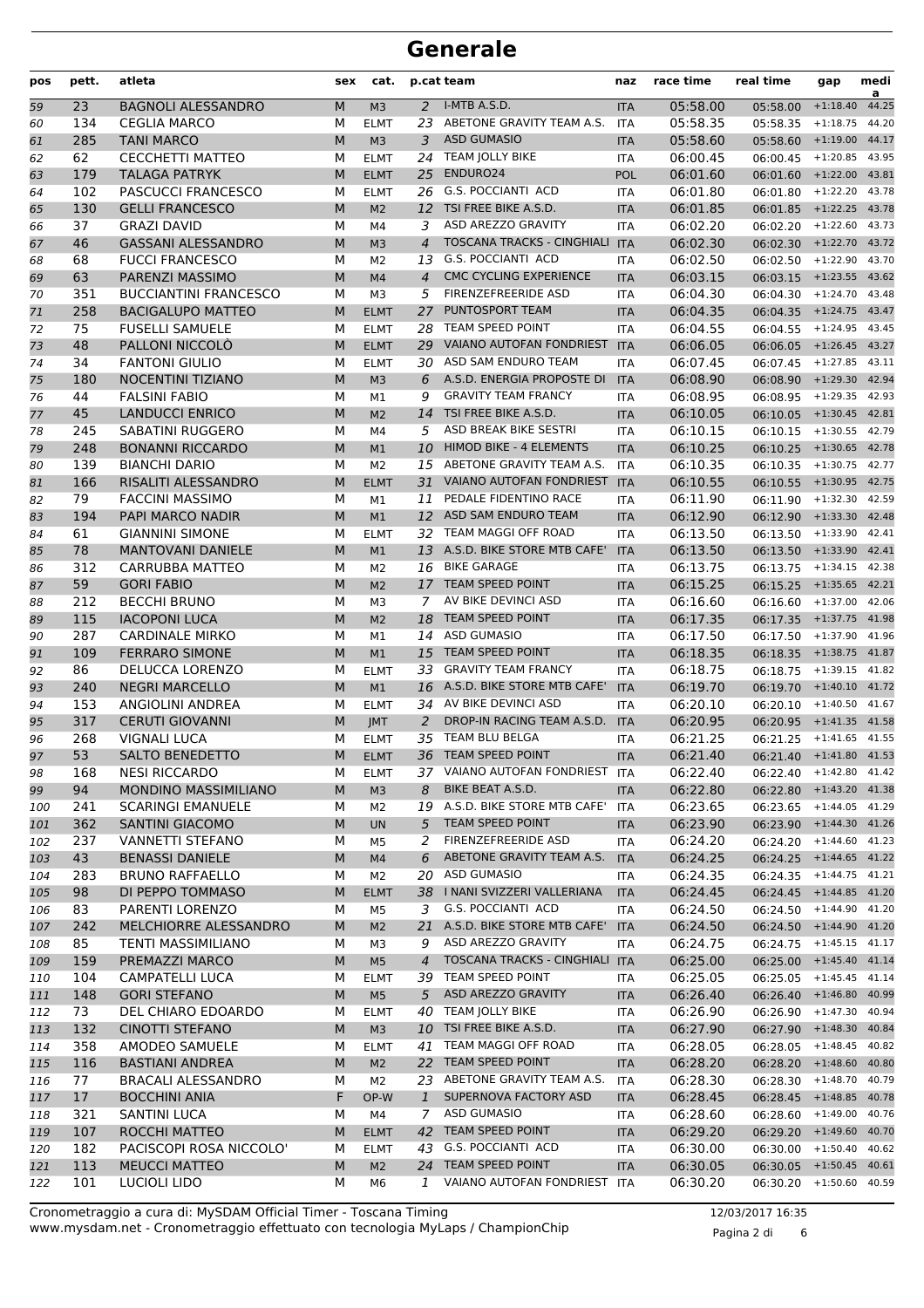| pos | pett.          | atleta                       | sex | cat.           |                | p.cat team                      | naz        | race time | real time                 | gap              | medi<br>a |
|-----|----------------|------------------------------|-----|----------------|----------------|---------------------------------|------------|-----------|---------------------------|------------------|-----------|
| 123 | 110            | <b>ESCHINI FLAVIO</b>        | М   | M1             |                | 17 TEAM SPEED POINT             | <b>ITA</b> | 06:30.50  | 06:30.50                  | $+1:50.90$       | 40.56     |
| 124 | 16             | <b>CASINI FEDERICA</b>       | F   | OP-W           | 2              | A.S.D. CICLI TADDEI             | <b>ITA</b> | 06:30.85  | 06:30.85                  | $+1:51.25$       | 40.53     |
| 125 | 71             | <b>MANCUSO ANDREA</b>        | M   | <b>FRONT</b>   | 2              | ASD SAM ENDURO TEAM             | <b>ITA</b> | 06:31.25  | $06:31.25$ +1:51.65       |                  | 40.49     |
| 126 | 125            | <b>ANTONIELLO EMILIANO</b>   | M   | M1             | 18             | TSI FREE BIKE A.S.D.            | <b>ITA</b> | 06:31.70  | $06:31.70 + 1:52.10$      |                  | 40.44     |
| 127 | 230            | <b>TESEI ANDREA</b>          | M   | M <sub>3</sub> | 11             | SOC. ELBA OVEST                 | <b>ITA</b> | 06:32.30  | $06:32.30 + 1:52.70$      |                  | 40.38     |
| 128 | 144            | ROSSI LEONARDO               | М   | M <sub>2</sub> |                | 25 ASD AREZZO GRAVITY           | <b>ITA</b> | 06:32.70  | $06:32.70$ +1:53.10       |                  | 40.34     |
| 129 | 172            | <b>BOGANINI GABRIELE</b>     | M   | M <sub>2</sub> |                | 26 VAIANO AUTOFAN FONDRIEST     | <b>ITA</b> | 06:32.95  | $06:32.95$ +1:53.35       |                  | 40.31     |
| 130 | 165            | <b>TESI ALBERTO</b>          | М   | M1             | 19             | I NANI SVIZZERI VALLERIANA      | <b>ITA</b> | 06:33.00  | 06:33.00                  | $+1:53.40$       | 40.31     |
| 131 | 149            | <b>JUUL HANSEN RONNIE</b>    | M   | M1             | 20             | <b>DANSK MOUNTAINBIKE CLUB</b>  | <b>DEN</b> | 06:33.55  | 06:33.55                  | $+1:53.95$       | 40.25     |
| 132 | 190            | <b>COLLA TOMMASO</b>         | M   | M1             | 21             | <b>G.S. POCCIANTI ACD</b>       | <b>ITA</b> | 06:33.55  | 06:33.55                  | $+1:53.95$       | 40.25     |
| 133 | 97             | PAOLETTI JURY PATRICK        | M   | M4             | 8              | A.S.D. BIKE STORE MTB CAFE'     | <b>ITA</b> | 06:33.95  | $06:33.95$ +1:54.35       |                  | 40.21     |
| 134 | 247            | ZAZZERI MIRKO                | М   | M <sub>2</sub> | 27             | HIMOD BIKE - 4 ELEMENTS         | <b>ITA</b> | 06:34.00  | 06:34.00                  | $+1:54.40$       | 40.20     |
| 135 | 256            | <b>RICCI ROBERTO</b>         | M   | M <sub>5</sub> | 6              | <b>GRAVITY TEAM FRANCY</b>      | <b>ITA</b> | 06:34.65  | $06:34.65$ +1:55.05       |                  | 40.14     |
| 136 | 257            | <b>GUALTIERI ANDREA</b>      | М   | <b>ELMT</b>    | 44             | ASD BIKELAND TEAM BIKE          | <b>ITA</b> | 06:35.15  | 06:35.15                  | $+1:55.55$       | 40.09     |
| 137 | 80             | PARENTINI SAMUELE            | M   | M <sub>2</sub> | 28             | TSI FREE BIKE A.S.D.            | <b>ITA</b> | 06:36.05  | 06:36.05                  | $+1:56.45$       | 39.99     |
| 138 | 87             | <b>FALCI MARCO</b>           | М   | <b>ELMT</b>    | 45             | <b>UISP PRATO</b>               | <b>ITA</b> | 06:36.50  | 06:36.50                  | $+1:56.90$       | 39.95     |
| 139 | 313            | <b>GIULIANI MARCO</b>        | M   | M1             | 22             | POL. LA PERLA                   | <b>ITA</b> | 06:37.75  | $06:37.75$ +1:58.15       |                  | 39.82     |
| 140 | 82             | RIMONDO MATTEO               | М   | M1             |                | 23 VAIANO AUTOFAN FONDRIEST     | <b>ITA</b> | 06:38.45  | $06:38.45$ +1:58.85       |                  | 39.75     |
| 141 | 289            | <b>AVDULI BRENALDI</b>       | M   | <b>ELMT</b>    |                | 46 VAIANO AUTOFAN FONDRIEST ALB |            | 06:38.65  | $06:38.65$ +1:59.05       |                  | 39.73     |
| 142 | 169            | STOROZUK ALEKSANDR           | М   | <b>ELMT</b>    |                | 47 VAIANO AUTOFAN FONDRIEST     | <b>ITA</b> | 06:38.85  | 06:38.85                  | $+1:59.25$       | 39.71     |
| 143 | 269            | <b>CUNEO MATTEO</b>          | M   | M <sub>2</sub> | 29             | <b>TEAM BLU BELGA</b>           | <b>ITA</b> | 06:39.60  | 06:39.60                  | $+2:00.00$       | 39.64     |
| 144 | 145            | <b>NORCINI EMANUELE</b>      | М   | M <sub>3</sub> | 12             | ASD AREZZO GRAVITY              | <b>ITA</b> | 06:39.90  | 06:39.90                  | $+2:00.30$       | 39.61     |
| 145 | 356            | <b>GOTTI MICHELE</b>         | M   | M <sub>5</sub> | $\overline{7}$ | Volterra Bike                   | <b>ITA</b> | 06:40.00  | 06:40.00                  | $+2:00.40$       | 39.60     |
| 146 | 140            | <b>GALGANO ANTONIO LUIGI</b> | М   | M <sub>3</sub> | 13             | ABETONE GRAVITY TEAM A.S.       | <b>ITA</b> | 06:40.15  | 06:40.15                  | $+2:00.55$       | 39.59     |
| 147 | 286            | <b>RAFFI RODOLFO</b>         | M   | M <sub>2</sub> |                | 30 ASD GUMASIO                  | <b>ITA</b> | 06:41.10  | $06:41.10 + 2:01.50$      |                  | 39.49     |
| 148 | 253            | RIGHI ANDREA                 | М   | <b>ELMT</b>    | 48             | <b>GRAVITY TEAM FRANCY</b>      | <b>ITA</b> | 06:41.50  | 06:41.50                  | $+2:01.90$       | 39.45     |
| 149 | 76             | <b>BAZZANI LUCA</b>          | M   | M1             | 24             | <b>TEAM BLU BELGA</b>           | <b>ITA</b> | 06:41.65  | 06:41.65                  | $+2:02.05$       | 39.44     |
| 150 | 176            | ROMOLI FRANCESCO             | М   | M1             | 25             | LA BORRA ASD                    | <b>ITA</b> | 06:42.80  | 06:42.80                  | $+2:03.20$       | 39.32     |
| 151 | 282            | <b>VICIANI PAOLO</b>         | M   | M <sub>5</sub> | 8              | <b>ASD GUMASIO</b>              | <b>ITA</b> | 06:43.20  | 06:43.20                  | $+2:03.60$       | 39.29     |
| 152 | 305            | <b>TURINI FEDERICO</b>       | М   | M1             | 26             | 52100 MTB BY PUNTOMOTO.         | <b>ITA</b> | 06:43.45  | $06:43.45$ +2:03.85       |                  | 39.26     |
| 153 | 299            | POMPILI FEDERICO             | M   | M <sub>2</sub> | 31             | <b>HUTR</b>                     | <b>ITA</b> | 06:44.00  | $06:44.00 + 2:04.40$      |                  | 39.21     |
| 154 | 360            | <b>MAZZANTI ALBERTO</b>      | М   | M <sub>5</sub> | 9              | TEAM MAGGI OFF ROAD             | <b>ITA</b> | 06:44.00  | 06:44.00                  | $+2:04.40$       | 39.21     |
|     |                | MASSIMO EDOARDO              |     |                |                |                                 |            |           |                           |                  |           |
| 155 | 89             | <b>GENNARI ALESSIO</b>       | М   | M <sub>2</sub> | 32             | ASD AREZZO GRAVITY              | <b>ITA</b> | 06:45.00  | 06:45.00                  | $+2:05.40$       | 39.11     |
| 156 | 272            | <b>MARTINELLI FILIPPO</b>    | М   | M <sub>2</sub> | 33             | UISP COMITATO TERR.LE           | <b>ITA</b> | 06:45.35  | 06:45.35                  | $+2:05.75$       | 39.08     |
| 157 | 93             | <b>GIUNTA SIMONE</b>         | M   | M <sub>3</sub> | 14             | ASD CM2                         | <b>ITA</b> | 06:46.70  | 06:46.70                  | $+2:07.10$       | 38.95     |
| 158 | 319            | <b>GUCCI JONATHAN</b>        | М   | <b>ELMT</b>    | 49             | DROP-IN RACING TEAM A.S.D.      | <b>ITA</b> | 06:47.65  | 06:47.65                  | $+2:08.05$       | 38.86     |
| 159 | 112            | <b>GHEZZANI JONATA</b>       | M   | <b>FRONT</b>   | 3              | <b>TEAM SPEED POINT</b>         | <b>ITA</b> | 06:47.95  | 06:47.95                  | $+2:08.35$       | 38.83     |
| 160 | 146            | <b>CARRARESI ANDREA</b>      | M   | M <sub>3</sub> |                | 15 ASD AREZZO GRAVITY           | <b>ITA</b> | 06:49.50  | 06:49.50 +2:09.90 38.68   |                  |           |
| 161 | 277            | <b>RAGGI CHRISTIAN</b>       |     | M ELMT         |                | 50 TEAM JOLLY BIKE              | <b>ITA</b> | 06:50.60  | 06:50.60 +2:11.00 38.58   |                  |           |
| 162 | 205            | <b>CHELLINI FRANCESCO</b>    | М   | MЗ             |                | 16 A.S.D. CICLOSPORT            | ITA        | 06:51.30  | 06:51.30 +2:11.70 38.51   |                  |           |
| 163 | 147            | <b>GABRIELLI SIMONE</b>      | M   | M <sub>4</sub> | 9              | ASD AREZZO GRAVITY              | <b>ITA</b> | 06:51.35  | 06:51.35 +2:11.75 38.51   |                  |           |
| 164 | 178            | <b>SAVELLI SIMONE</b>        | м   | M3             |                | 17 POTIFREERIDE                 | ITA        | 06:51.65  | 06:51.65 +2:12.05 38.48   |                  |           |
| 165 | 35             | PRISINZANO ALBERTO           | M   | <b>ELMT</b>    | 51             | ASD AREZZO GRAVITY              | <b>ITA</b> | 06:52.25  | 06:52.25 +2:12.65 38.42   |                  |           |
| 166 | 229            | <b>COSTA CRISTIAN</b>        | М   | M2             |                | 34 SOC. ELBA OVEST              | <b>ITA</b> | 06:52.45  | 06:52.45 +2:12.85 38.40   |                  |           |
| 167 | 175            | PAPINI FRANCESCO             | M   | <b>ELMT</b>    |                | 52 STEELS BIKE A.S.D.           | <b>ITA</b> | 06:52.65  | 06:52.65 +2:13.05 38.39   |                  |           |
| 168 | 301            | ROMOLINI ROBERTO             | М   | <b>ELMT</b>    |                | 53 VAIANO AUTOFAN FONDRIEST     | <b>ITA</b> | 06:52.80  | 06:52.80 +2:13.20         |                  | 38.37     |
| 169 | 103            | <b>LUMINI TOMMASO</b>        | M   | M <sub>6</sub> | 2              | ABETONE GRAVITY TEAM A.S.       | <b>ITA</b> | 06:53.20  | 06:53.20 +2:13.60 38.33   |                  |           |
| 170 | 90             | <b>BORGIOLI LORENZO</b>      | М   | M <sub>5</sub> |                | 10 VAIANO AUTOFAN FONDRIEST     | <b>ITA</b> | 06:53.80  | 06:53.80                  | +2:14.20 38.28   |           |
| 171 | 131            | <b>VARGIU ENRICO</b>         | M   | M <sub>3</sub> | 18             | TSI FREE BIKE A.S.D.            | <b>ITA</b> | 06:54.00  | 06:54.00 +2:14.40 38.26   |                  |           |
| 172 | 197            | <b>COLOMBRITA MARCO</b>      | М   | M3             |                | 19 ASD SAM ENDURO TEAM          | <b>ITA</b> | 06:54.15  | 06:54.15 +2:14.55 38.25   |                  |           |
| 173 | 7 <sup>1</sup> | <b>VANNUCCHI FEDERICO</b>    | M   | <b>UN</b>      | 6              | ABETONE GRAVITY TEAM A.S.       | <b>ITA</b> | 06:55.60  | 06:55.60 +2:16.00 38.11   |                  |           |
| 174 | 96             | MUNNO ANTONIO                | М   | MЗ             |                | 20 SOC. ELBA OVEST              | ITA        | 06:55.60  | 06:55.60                  | $+2:16.00$       | 38.11     |
| 175 | 275            | <b>TOMEI WALTER</b>          | M   | M <sub>2</sub> | 35             | <b>TEAM JOLLY BIKE</b>          | <b>ITA</b> | 06:55.80  | 06:55.80                  | $+2:16.20$ 38.10 |           |
| 176 | 232            | <b>DINI MAURIZIO</b>         | М   | M4             |                | 10 SOC. ELBA OVEST              | ITA        | 06:55.85  | 06:55.85                  | $+2:16.25$ 38.09 |           |
| 177 | 15             | <b>RAVAIOLI GAIA</b>         |     | F OP-WPRO      | $\mathbf{1}$   | <b>BIKE GARAGE</b>              | <b>ITA</b> | 06:56.25  | 06:56.25 +2:16.65 38.05   |                  |           |
| 178 | 298            | DEL SARTO SIMONE             | М   | M <sub>3</sub> |                | $21$ HUTR                       | <b>ITA</b> | 06:57.10  | 06:57.10 +2:17.50 37.98   |                  |           |
| 179 | 84             | <b>CONGIU ROBERTO</b>        | M   | M <sub>2</sub> | 36             | <b>GS CICLISMO AVIS</b>         | <b>ITA</b> | 06:57.20  | 06:57.20 +2:17.60 37.97   |                  |           |
| 180 | 295            | <b>BORSI STEFANO</b>         | М   | <b>ELMT</b>    | 54             | <b>UISP PRATO</b>               | ITA        | 06:57.65  | $06:57.65$ +2:18.05 37.93 |                  |           |
| 181 | 284            | <b>BELLOSI GIANFRANCO</b>    | M   | M <sub>5</sub> |                | 11 ASD GUMASIO                  | <b>ITA</b> | 06:58.00  | 06:58.00 +2:18.40 37.89   |                  |           |
| 182 | 105            | LOMBARDI LEONARDO            | М   | M1             |                | 27 TSI FREE BIKE A.S.D.         | ITA        | 06:58.10  | 06:58.10                  | +2:18.50 37.89   |           |
| 183 | 276            | PETRINI MICHELE              | M   | <b>ELMT</b>    |                | 55 TEAM JOLLY BIKE              | <b>ITA</b> | 06:58.80  | 06:58.80 +2:19.20 37.82   |                  |           |
| 184 | 138            | TOMASINI ALESSANDRO          | М   | M <sub>2</sub> |                | 37 ABETONE GRAVITY TEAM A.S.    | ITA        | 06:58.85  | 06:58.85 +2:19.25 37.82   |                  |           |
| 185 | 199            | PRATESI TOMMASO              | M   | M <sub>4</sub> |                | 11 ASD SAM ENDURO TEAM          | <b>ITA</b> | 06:59.60  | 06:59.60 +2:20.00 37.75   |                  |           |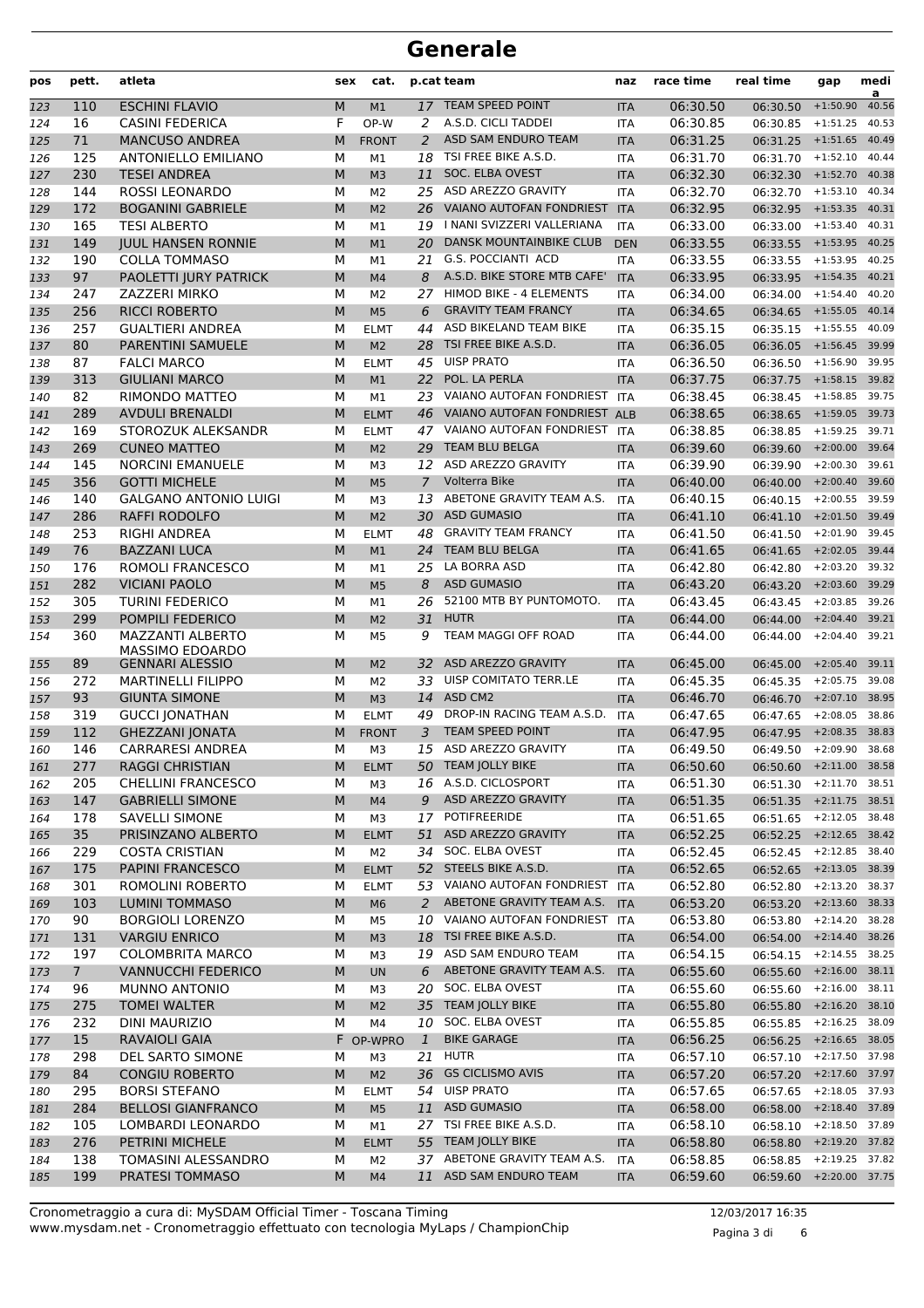| pos        | pett.      | atleta                                            | sex    | cat.                          |          | p.cat team                                | naz                      | race time            | real time                                            | gap              | medi<br>a      |
|------------|------------|---------------------------------------------------|--------|-------------------------------|----------|-------------------------------------------|--------------------------|----------------------|------------------------------------------------------|------------------|----------------|
| 186        | 297        | <b>VERDINA ROBERTO</b>                            | M      | M <sub>3</sub>                |          | 22 HUTR                                   | <b>ITA</b>               | 06:59.90             | 06:59.90                                             | $+2:20.30$       | 37.72          |
| 187        | 280        | <b>CIANTI MASSIMILIANO</b>                        | М      | M3                            |          | 23 ASD GUMASIO                            | <b>ITA</b>               | 07:00.10             | 07:00.10                                             | $+2:20.50$       | 37.71          |
| 188        | 300        | <b>BIGINI DAMIANO</b>                             | M      | M <sub>2</sub>                | 38       | <b>HUTR</b>                               | <b>ITA</b>               | 07:00.35             | 07:00.35                                             | $+2:20.75$       | 37.68          |
| 189        | 196        | <b>MAZZARISI MASSIMILIANO</b>                     | М      | M3                            |          | 24 ASD SAM ENDURO TEAM                    | <b>ITA</b>               | 07:00.75             | 07:00.75                                             | $+2:21.15$       | 37.65          |
| 190        | 170        | <b>BONELLI MICHELE</b>                            | M      | M1                            |          | 28 VAIANO AUTOFAN FONDRIEST               | <b>ITA</b>               | 07:01.20             | 07:01.20                                             | $+2:21.60$       | 37.61          |
| 191        | 244        | <b>FORASSIEPI DAVIDE</b>                          | М      | M4                            |          | 12 A.S.D. BIKE STORE MTB CAFE'            | <b>ITA</b>               | 07:01.45             | 07:01.45                                             | $+2:21.85$       | 37.58          |
| 192        | 150        | <b>CAVALZANI MICHEL</b>                           | M      | M <sub>3</sub>                | 25       | <b>DNA TEAM</b>                           | <b>ITA</b>               | 07:01.80             | 07:01.80                                             | $+2:22.20$       | 37.55          |
| 193        | 174        | <b>FATTORI ANDREA</b>                             | М      | <b>FRONT</b>                  | 4        | VAIANO AUTOFAN FONDRIEST                  | <b>ITA</b>               | 07:03.15             | $07:03.15$ +2:23.55                                  |                  | 37.43          |
| 194        | 238        | <b>REBOA FRANCESCO</b>                            | M      | <b>ELMT</b>                   |          | 56 A.S.D. BIKE STORE MTB CAFE'            | <b>ITA</b>               | 07:03.15             | 07:03.15                                             | $+2:23.55$       | 37.43          |
| 195        | 353        | <b>GUERRAZZI FRANCESCO</b>                        | М      | M4                            | 13       | POL. LA PERLA                             | ITA                      | 07:03.25             | 07:03.25                                             | $+2:23.65$       | 37.42          |
| 196        | 118        | <b>CEI ALESSANDRO</b>                             | M      | M <sub>3</sub>                | 26       | <b>TEAM SPEED POINT</b>                   | <b>ITA</b>               | 07:04.10             | 07:04.10                                             | $+2:24.50$       | 37.35          |
| 197        | 281        | <b>CAPPELLI STEFANO</b>                           | М      | M <sub>5</sub>                |          | 12 ASD GUMASIO<br>52100 MTB BY PUNTOMOTO. | <b>ITA</b>               | 07:05.35             | 07:05.35                                             | $+2:25.75$       | 37.24<br>37.23 |
| 198        | 306        | <b>DEBITI NICOLA</b>                              | M      | <b>ELMT</b>                   | 57       | 13 ASD AREZZO GRAVITY                     | <b>ITA</b>               | 07:05.50             | 07:05.50                                             | $+2:25.90$       |                |
| 199        | 338<br>207 | <b>CARNEVALI ENRICO</b><br><b>CATALANI MATTEO</b> | М<br>M | M <sub>5</sub>                |          | 29 A.S.D. CICLI ANTONELLI                 | <b>ITA</b>               | 07:05.65<br>07:06.10 | 07:05.65<br>$07:06.10$ +2:26.50                      | $+2:26.05$       | 37.21<br>37.17 |
| 200        | 157        | <b>GAZZERI GIORGIO</b>                            | М      | M1                            | 58       | M6G BIKESTORE RACING                      | <b>ITA</b>               | 07:06.25             | 07:06.25                                             | $+2:26.65$       | 37.16          |
| 201<br>202 | 303        | <b>SCHIAFFINO MIRKO</b>                           | M      | <b>ELMT</b><br>M <sub>3</sub> | 27       | PUNTOSPORT TEAM                           | ITA<br><b>ITA</b>        | 07:06.45             | 07:06.45                                             | $+2:26.85$       | 37.14          |
| 203        | 14         | <b>BONANNI FRANCESCA</b>                          |        | F OP-WPRO                     | 2        | TEAM SPEED POINT                          | <b>ITA</b>               | 07:06.70             | 07:06.70                                             | $+2:27.10$       | 37.12          |
| 204        | 220        | <b>GASPERETTI ANDREA</b>                          | M      | <b>ELMT</b>                   | 59       | <b>TEAM MAGGI OFF ROAD</b>                | <b>ITA</b>               | 07:06.70             | 07:06.70                                             | $+2:27.10$       | 37.12          |
| 205        | 111        | <b>FIUMALBI DARIO</b>                             | М      | M <sub>2</sub>                |          | 39 TEAM SPEED POINT                       | <b>ITA</b>               | 07:07.35             | 07:07.35                                             | $+2:27.75$       | 37.07          |
| 206        | 270        | <b>FONTANA MICHELE</b>                            | M      | M1                            | 30       | <b>TEAM BLU BELGA</b>                     | <b>ITA</b>               | 07:07.55             | 07:07.55                                             | $+2:27.95$       | 37.05          |
| 207        | 191        | DE CASTRO SIMONE                                  | М      | M3                            | 28       | <b>G.S. POCCIANTI ACD</b>                 | <b>ITA</b>               | 07:08.40             | 07:08.40                                             | $+2:28.80$       | 36.97          |
| 208        | 316        | FREGOSO NICCOLÒ                                   | M      | M1                            | 31       | DROP-IN RACING TEAM A.S.D.                | <b>ITA</b>               | 07:08.40             | 07:08.40                                             | $+2:28.80$       | 36.97          |
| 209        | 70         | PONSICCHI ROBERTO                                 | М      | M <sub>3</sub>                | 29       | G.S. POCCIANTI ACD                        | <b>ITA</b>               | 07:09.35             | 07:09.35                                             | $+2:29.75$       | 36.89          |
| 210        | 221        | <b>CECCONI PAOLO</b>                              | M      | M <sub>3</sub>                | 30       | TEAM MAGGI OFF ROAD                       | <b>ITA</b>               | 07:09.40             | 07:09.40                                             | $+2:29.80$       | 36.89          |
| 211        | 123        | <b>GUERRI ALESSIO</b>                             | М      | M <sub>2</sub>                |          | 40 I-MTB A.S.D.                           | <b>ITA</b>               | 07:10.20             | 07:10.20                                             | $+2:30.60$       | 36.82          |
| 212        | 254        | <b>BENETTI ROCCO</b>                              | M      | M1                            |          | 32 GRAVITY TEAM FRANCY                    | <b>ITA</b>               | 07:10.60             | $07:10.60$ +2:31.00                                  |                  | 36.79          |
| 213        | 160        | LUCCHI DIEGO                                      | м      | M2                            | 41       | <b>TOSCANA TRACKS - CINGHIALI</b>         | <b>ITA</b>               | 07:11.50             | 07:11.50                                             | $+2:31.90$       | 36.71          |
| 214        | 192        | HU YOU YI                                         | M      | M <sub>3</sub>                | 31       | <b>G.S. POCCIANTI ACD</b>                 | <b>CHN</b>               | 07:12.05             | 07:12.05                                             | $+2:32.45$       | 36.66          |
| 215        | 215        | <b>MUSTO LORENZO</b>                              | М      | M1                            | 33       | BIKE BEAT A.S.D.                          | <b>ITA</b>               | 07:12.80             | 07:12.80                                             | $+2:33.20$       | 36.60          |
| 216        | 278        | MUZZARELLI MARCO                                  | M      | M <sub>5</sub>                | 14       | <b>ASD GUMASIO</b>                        | <b>ITA</b>               | 07:13.30             | 07:13.30                                             | $+2:33.70$       | 36.56          |
| 217        | 249        | NOCCIOLINI NICOLA                                 | М      | M3                            |          | 32 HIMOD BIKE - 4 ELEMENTS                | <b>ITA</b>               | 07:13.50             | 07:13.50                                             | $+2:33.90$       | 36.54          |
| 218        | 308        | <b>CIEPIELA KRYSZTOF</b>                          | M      | M <sub>2</sub>                | 42       | <b>TESSERA GIORNALIERA</b>                | <b>ITA</b>               | 07:13.50             | $07:13.50$ +2:33.90                                  |                  | 36.54          |
| 219        | 233        | <b>COSTA LUCA</b>                                 | М      | M4                            | 14       | SOC. ELBA OVEST                           | ITA                      | 07:13.55             | 07:13.55                                             | $+2:33.95$       | 36.54          |
| 220        | 187        | <b>SANI MASSIMILIANO</b>                          | M      | M <sub>3</sub>                |          | 33 A.S.D. CICLI TADDEI                    | <b>ITA</b>               | 07:13.85             | 07:13.85                                             | $+2:34.25$       | 36.51          |
| 221        | 264        | <b>MORICONI GABRIELE</b>                          | М      | <b>ELMT</b>                   | 60       | A.S.D. MONKEY RACING TEAM                 | <b>ITA</b>               | 07:17.30             | 07:17.30                                             | $+2:37.70$       | 36.22          |
| 222        | 209        | <b>RAVELLI LUCA</b>                               | M      | M <sub>2</sub>                | 43       | <b>BIKE&amp;CO ASD</b>                    | <b>ITA</b>               | 07:19.50             | 07:19.50                                             | $+2:39.90$       | 36.04          |
| 223        | 185        | <b>CENNINI MAURO</b>                              | М      | M7                            | 1        | <b>CICLISSIMO BIKE TEAM</b>               | <b>ITA</b>               | 07:19.85             | 07:19.85                                             | $+2:40.25$       | 36.01          |
| 224        | 274        | <b>CERABINO SAVINO</b>                            | M      | M <sub>3</sub>                |          | 34 TEAM JOLLY BIKE                        | <b>ITA</b>               | 07:20.20             | 07:20.20 +2:40.60 35.98                              |                  |                |
| 225        | 129        | <b>GIUNTINI ENRICO</b>                            | М      | M2                            | 44       | TSI FREE BIKE A.S.D.                      | <b>ITA</b>               | 07:21.60             | 07:21.60 +2:42.00 35.87                              |                  |                |
| 226        | 200        | <b>BRUNO MARCO</b>                                | M      | M <sub>4</sub>                |          | 15 ASD SAM ENDURO TEAM                    | <b>ITA</b>               | 07:21.90             | 07:21.90 +2:42.30 35.85                              |                  |                |
| 227        | 106        | <b>MARIANI MAURIZIO</b>                           | м      | <b>FRONT</b>                  | 5        | MTB CLUB SPOLETO                          | ITA                      | 07:22.00             | 07:22.00 +2:42.40 35.84                              |                  |                |
| 228        | 122        | <b>MAGNANI GIACOMO</b>                            | M      | M1                            |          | 34 I-MTB A.S.D.<br>TSI FREE BIKE A.S.D.   | <b>ITA</b>               | 07:22.25             | 07:22.25 +2:42.65 35.82<br>$07:22.70 +2:43.10$ 35.78 |                  |                |
| 229        | 126        | <b>MASCIA SIMONE</b>                              | М      | <b>FRONT</b>                  | 6        | TSI FREE BIKE A.S.D.                      | ITA                      | 07:22.70             | 07:23.10 +2:43.50 35.75                              |                  |                |
| 230        | 127<br>223 | <b>BARTOLI LEONARDO</b><br><b>RAPINI DANIELE</b>  | M      | M <sub>2</sub>                | 45<br>61 | 52100 MTB BY PUNTOMOTO.                   | <b>ITA</b>               | 07:23.10<br>07:23.50 |                                                      | $+2:43.90$       | 35.72          |
| 231<br>232 | 294        | ROMANELLI MAURO                                   | М<br>M | <b>ELMT</b><br>M1             |          | 35 POTIFREERIDE                           | <b>ITA</b><br><b>ITA</b> | 07:23.55             | 07:23.50<br>07:23.55 +2:43.95 35.71                  |                  |                |
| 233        | 235        | <b>IORI FILIPPO</b>                               | м      | <b>ELMT</b>                   |          | 62 BIKUS                                  | ITA                      | 07:23.90             | 07:23.90                                             | +2:44.30 35.68   |                |
| 234        | 304        | <b>MORELLI LUIGI</b>                              | M      | M4                            |          | 16 A.S.D. SIX INCH                        | <b>ITA</b>               | 07:24.00             | $07:24.00 + 2:44.40$                                 |                  | 35.68          |
| 235        | 162        | LORENZONI MASSIMILIANO                            | М      | M4                            |          | 17 TOSCANA TRACKS - CINGHIALI ITA         |                          | 07:24.30             | $07:24.30 +2:44.70$ 35.65                            |                  |                |
| 236        | 359        | <b>PALMIERINI WANIER</b>                          | M      | M <sub>3</sub>                | 35       | <b>TOSCANA TRACKS - CINGHIALI</b>         | <b>ITA</b>               | 07:24.45             | 07:24.45 +2:44.85 35.64                              |                  |                |
| 237        | 318        | <b>VANNUCCI RAFFAELE</b>                          | М      | M2                            | 46       | DROP-IN RACING TEAM A.S.D.                | ITA                      | 07:24.85             | 07:24.85                                             | $+2:45.25$       | 35.61          |
| 238        | 108        | PASCALE LEONARDO                                  | M      | <b>ELMT</b>                   |          | 63 TEAM SPEED POINT                       | <b>ITA</b>               | 07:25.70             | 07:25.70                                             | $+2:46.10$ 35.54 |                |
| 239        | 302        | <b>GALLO ROBERTO</b>                              | М      | M5                            |          | 15 ALSIUM BIKE TEAM                       | ITA                      | 07:26.25             | 07:26.25                                             | $+2:46.65$ 35.50 |                |
| 240        | 213        | <b>ZANIERI FABIO</b>                              | M      | <b>ELMT</b>                   | 64       | BIKE BEAT A.S.D.                          | <b>ITA</b>               | 07:27.25             | 07:27.25 +2:47.65 35.42                              |                  |                |
| 241        | 189        | MAFFI ALESSANDRO                                  | М      | M5                            |          | 16 A.S.D. CICLI TADDEI                    | <b>ITA</b>               | 07:29.20             | 07:29.20                                             | +2:49.60 35.26   |                |
| 242        | 206        | PERUZZI GIULIO                                    | M      | M1                            |          | 36 A.S.D. ORBETELLO BIKETRIBE             | <b>ITA</b>               | 07:29.65             | 07:29.65 +2:50.05 35.23                              |                  |                |
| 243        | 95         | <b>BALESTRIERI ANDREA</b>                         | м      | M2                            | 47       | TSI FREE BIKE A.S.D.                      | ITA                      | 07:30.60             | 07:30.60                                             | $+2:51.00$       | 35.15          |
| 244        | 222        | <b>MARIANI NIKO</b>                               | M      | <b>ELMT</b>                   |          | 65 52100 MTB BY PUNTOMOTO.                | <b>ITA</b>               | 07:32.45             | 07:32.45                                             | $+2:52.85$ 35.01 |                |
| 245        | 250        | PICCHIRILLI MATTEO                                | м      | <b>ELMT</b>                   |          | 66 ASD BIKELAND TEAM BIKE                 | ITA                      | 07:32.60             | 07:32.60                                             | +2:53.00 35.00   |                |
| 246        | 234        | <b>GALEAZZI NICCOLINO</b>                         | M      | M <sub>5</sub>                |          | 17 SOC. ELBA OVEST                        | <b>ITA</b>               | 07:33.05             | 07:33.05 +2:53.45 34.96                              |                  |                |
| 247        | 262        | PIERONI CRISTIAN                                  | М      | M1                            |          | 37 ASD CM2                                | <b>ITA</b>               | 07:33.10             | 07:33.10 +2:53.50 34.96                              |                  |                |
| 248        | 361        | PALAGI ALESSANDRO                                 | M      | <b>ELMT</b>                   |          | 67 GRAVITY TEAM FRANCY                    | <b>ITA</b>               | 07:34.55             | 07:34.55 +2:54.95 34.85                              |                  |                |
| 249        | 211        | MARROCCHI TOMMASO                                 | м      | M1                            |          | 38 G.S. POCCIANTI ACD                     | ITA                      | 07:35.75             | 07:35.75 +2:56.15 34.76                              |                  |                |

www.mysdam.net - Cronometraggio effettuato con tecnologia MyLaps / ChampionChip Cronometraggio a cura di: MySDAM Official Timer - Toscana Timing 12/03/2017 16:35

Pagina 4 di 6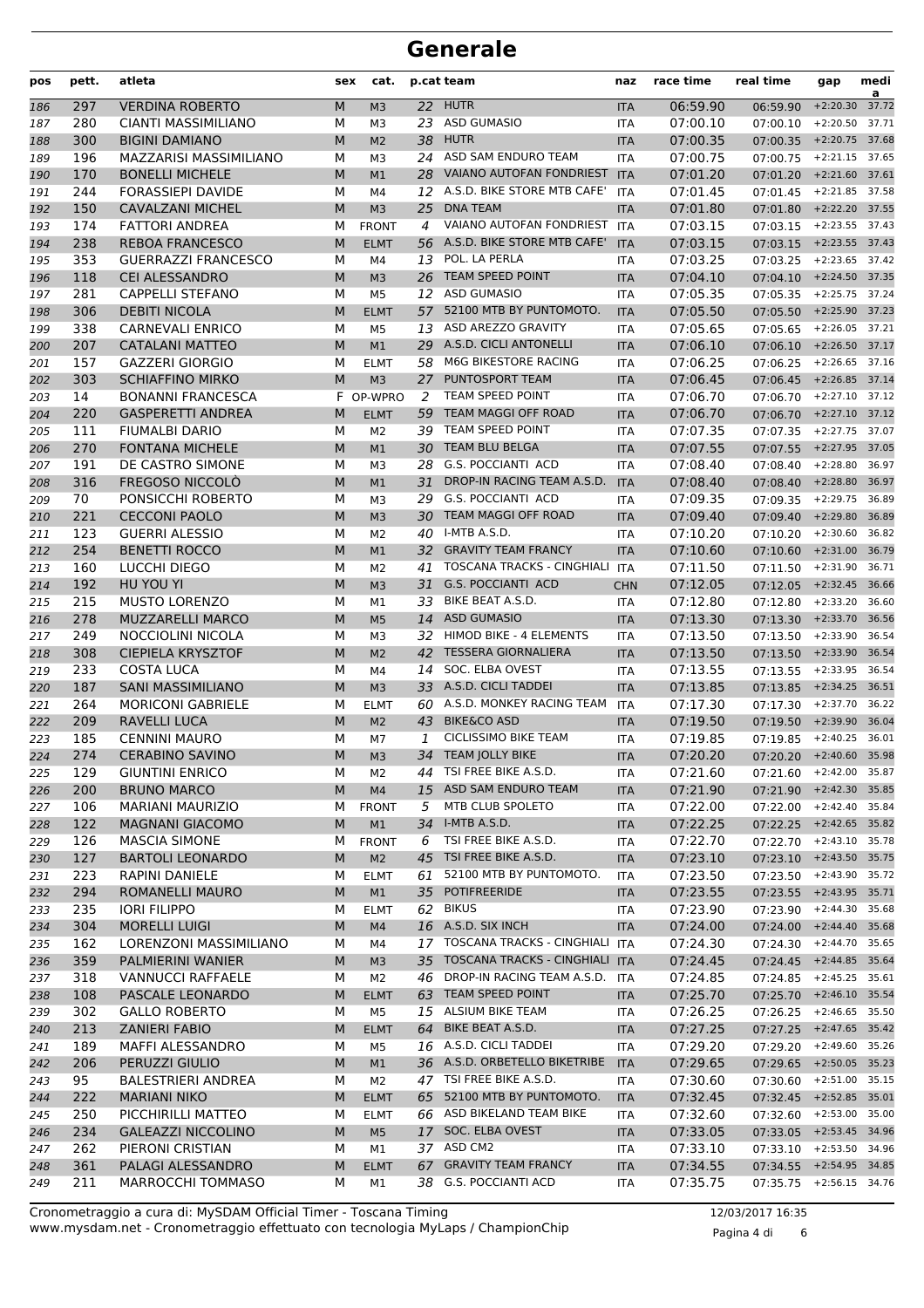| pos | pett. | atleta                      | sex | cat.           |                | p.cat team                     | naz        | race time | real time                  | gap            | medi<br>a |
|-----|-------|-----------------------------|-----|----------------|----------------|--------------------------------|------------|-----------|----------------------------|----------------|-----------|
| 250 | 100   | NICCOLINI FEDERICO          | M   | M1             |                | 39 A.S.D. CICLOSPORT           | <b>ITA</b> | 07:36.05  | 07:36.05                   | $+2:56.45$     | 34.73     |
| 251 | 243   | NIGIOTTI MICHELE            | М   | M3             |                | 36 A.S.D. BIKE STORE MTB CAFE' | <b>ITA</b> | 07:37.10  | 07:37.10                   | $+2:57.50$     | 34.65     |
| 252 | 195   | <b>TOMA DIEGO</b>           | M   | M1             | 40             | ASD SAM ENDURO TEAM            | <b>ITA</b> | 07:37.20  | 07:37.20                   | $+2:57.60$     | 34.65     |
| 253 | 214   | <b>CHINI RICCARDO</b>       | М   | JMT            | 3              | BIKE BEAT A.S.D.               | <b>ITA</b> | 07:37.45  | 07:37.45                   | $+2:57.85$     | 34.63     |
| 254 | 288   | <b>INNOCENTI MARCO</b>      | M   | M1             | 41             | <b>ASD GUMASIO</b>             | <b>ITA</b> | 07:40.40  | 07:40.40                   | $+3:00.80$     | 34.40     |
| 255 | 151   | SALVADORI JURI              | М   | M3             | 37             | <b>DNA TEAM</b>                | <b>ITA</b> | 07:41.90  | 07:41.90                   | $+3:02.30$     | 34.29     |
| 256 | 255   | <b>BINDI MICHELE</b>        | M   | M <sub>3</sub> | 38             | <b>GRAVITY TEAM FRANCY</b>     | <b>ITA</b> | 07:44.30  | 07:44.30                   | $+3:04.70$     | 34.12     |
| 257 | 13    | <b>LOZZI LUCA</b>           | М   | JU             | 3              | <b>BIKUS</b>                   | <b>ITA</b> | 07:44.90  | 07:44.90                   | $+3:05.30$     | 34.07     |
| 258 | 273   | <b>FORNARI ANDREA</b>       | M   | M4             | 18             | <b>TEAM JOLLY BIKE</b>         | <b>ITA</b> | 07:45.70  | 07:45.70                   | $+3:06.10$     | 34.01     |
| 259 | 117   | DEL ROSSO LUCA              | M   | M <sub>3</sub> | 39             | TEAM SPEED POINT               | <b>ITA</b> | 07:46.90  | 07:46.90                   | $+3:07.30$     | 33.93     |
| 260 | 260   | ROSSI ALESSANDRO            | M   | M <sub>2</sub> | 48             | ASD CM2                        | <b>ITA</b> | 07:47.00  | 07:47.00                   | $+3:07.40$     | 33.92     |
| 261 | 218   | <b>BENEDETTI STEFANO</b>    | M   | <b>ELMT</b>    | 68             | TEAM MAGGI OFF ROAD            | <b>ITA</b> | 07:47.55  | 07:47.55                   | $+3:07.95$     | 33.88     |
| 262 | 267   | <b>MUSA EMANUELE</b>        | M   | M1             | 42             | TEAM BLU BELGA                 | <b>ITA</b> | 07:48.75  | 07:48.75                   | $+3:09.15$     | 33.79     |
| 263 | 188   | <b>ZAMBELLI GAT ATTILIO</b> | М   | M4             |                | 19 A.S.D. CICLI TADDEI         | <b>ITA</b> | 07:48.85  | 07:48.85                   | $+3:09.25$     | 33.78     |
| 264 | 217   | <b>AVALLONE LODOVICO</b>    | M   | <b>ELMT</b>    | 69             | <b>TEAM MAGGI OFF ROAD</b>     | <b>ITA</b> | 07:49.45  | 07:49.45                   | $+3:09.85$     | 33.74     |
| 265 | 236   | DI RONZA SIMONE             | M   | <b>ELMT</b>    | 70             | <b>BIKUS</b>                   | <b>ITA</b> | 07:50.50  | 07:50.50                   | $+3:10.90$     | 33.67     |
| 266 | 216   | <b>BUGETTI FRANCESCO</b>    | M   | M <sub>2</sub> | 49             | <b>BIKE BEAT A.S.D.</b>        | <b>ITA</b> | 07:50.55  | 07:50.55                   | $+3:10.95$     | 33.66     |
| 267 | 352   | <b>GIUNTI GIACOMO</b>       | М   | M4             | 20             | POL. LA PERLA                  | <b>ITA</b> | 07:52.25  | 07:52.25                   | $+3:12.65$     | 33.54     |
| 268 | 141   | <b>TISI GRAZIANO</b>        | M   | M <sub>4</sub> | 21             | ABETONE GRAVITY TEAM A.S.      | <b>ITA</b> | 07:52.40  | $07:52.40$ +3:12.80        |                | 33.53     |
| 269 | 164   | <b>GIUNTOLI RICCARDO</b>    | М   | M <sub>2</sub> |                | 50   NANI SVIZZERI VALLERIANA  | <b>ITA</b> | 07:54.55  | 07:54.55                   | $+3:14.95$     | 33.38     |
| 270 | 181   | <b>FALCINI LEONARDO</b>     | M   | M <sub>4</sub> |                | 22 A.S.D. ENERGIA PROPOSTE DI  | <b>ITA</b> | 07:55.30  | 07:55.30                   | $+3:15.70$     | 33.33     |
| 271 | 296   | <b>DAVI' LUCA</b>           | M   | <b>ELMT</b>    | 71             | <b>UISP PRATO</b>              | <b>ITA</b> | 07:56.15  | 07:56.15                   | $+3:16.55$     | 33.27     |
| 272 | 271   | <b>MAGNANI MASSIMO</b>      | M   | M <sub>3</sub> | 40             | <b>TEAM BLU BELGA</b>          | <b>ITA</b> | 07:59.20  | 07:59.20                   | $+3:19.60$     | 33.06     |
| 273 | 152   | PAMPALONI ALESSANDRO        | М   | M4             | 23             | <b>DNA TEAM</b>                | <b>ITA</b> | 07:59.75  | 07:59.75                   | $+3:20.15$     | 33.02     |
| 274 | 226   | <b>GUERRINI TEO</b>         | M   | <b>JMT</b>     | $\overline{4}$ | 52100 MTB BY PUNTOMOTO.        | <b>ITA</b> | 08:03.00  | 08:03.00                   | $+3:23.40$     | 32.80     |
| 275 | 279   | <b>CINOTTI ENRICO</b>       | М   | M <sub>3</sub> | 41             | <b>ASD GUMASIO</b>             | <b>ITA</b> | 08:08.00  | 08:08.00                   | $+3:28.40$     | 32.46     |
| 276 | 142   | <b>MORETTI ANDREA</b>       | M   | <b>FRONT</b>   | $\mathcal{I}$  | ASD AREZZO GRAVITY             | <b>ITA</b> | 08:08.80  | 08:08.80                   | $+3:29.20$     | 32.41     |
| 277 | 184   | <b>TERIACA IGOR</b>         | M   | M <sub>2</sub> | 51             | MORELLO'S BROTHERS ASD         | <b>ITA</b> | 08:09.00  | 08:09.00                   | $+3:29.40$     | 32.39     |
| 278 | 161   | PRETARI ALESSIO             | M   | M <sub>3</sub> |                | 42 TOSCANA TRACKS - CINGHIALI  | <b>ITA</b> | 08:10.95  | 08:10.95                   | $+3:31.35$     | 32.26     |
| 279 | 120   | <b>TALOCCHINI FEDERICO</b>  | М   | <b>ELMT</b>    | 72             | I-MTB A.S.D.                   | <b>ITA</b> | 08:18.30  | 08:18.30                   | $+3:38.70$     | 31.79     |
| 280 | 357   | PERLINI NICOLA              | M   | <b>ELMT</b>    | 73             | Volterra Bike                  | <b>ITA</b> | 08:18.90  | 08:18.90                   | $+3:39.30$     | 31.75     |
| 281 | 88    | ORSI RICCARDO               | М   | <b>ELMT</b>    |                | 74 TEAM JOLLY BIKE             | <b>ITA</b> | 08:20.20  | 08:20.20                   | $+3:40.60$     | 31.67     |
| 282 | 167   | <b>FAGGI FILIPPO</b>        | M   | <b>ELMT</b>    | 75             | VAIANO AUTOFAN FONDRIEST       | <b>ITA</b> | 08:23.80  | 08:23.80                   | $+3:44.20$     | 31.44     |
| 283 | 154   | PIZZONIA DIEGO              | M   | M3             | 43             | M6G BIKESTORE RACING           | <b>ITA</b> | 08:25.55  | 08:25.55                   | $+3:45.95$     | 31.33     |
| 284 | 228   | <b>BATTELLI DIEGO</b>       | M   | M <sub>3</sub> | 44             | A.S.D. GREEN TEAM              | <b>ITA</b> | 08:28.95  | 08:28.95                   | $+3:49.35$     | 31.12     |
| 285 | 171   | <b>TASSI DANIELE</b>        | М   | M1             |                | 43 VAIANO AUTOFAN FONDRIEST    | <b>ITA</b> | 08:32.40  | 08:32.40                   | $+3:52.80$     | 30.91     |
| 286 | 246   | <b>BERNARDINI LUCA</b>      | M   | <b>ELMT</b>    | 76             | HIMOD BIKE - 4 ELEMENTS        | <b>ITA</b> | 08:35.45  | 08:35.45                   | $+3:55.85$     | 30.73     |
| 287 | 128   | <b>ELIA FABIO</b>           | М   | M <sub>2</sub> | 52             | TSI FREE BIKE A.S.D.           | <b>ITA</b> | 08:36.00  | 08:36.00                   | $+3:56.40$     | 30.70     |
| 288 | 198   | <b>DRAGHI MASSIMILIANO</b>  | M   | M <sub>4</sub> | 24             | ASD SAM ENDURO TEAM            | <b>ITA</b> | 08:36.70  | 08:36.70 +3:57.10 30.66    |                |           |
| 289 | 227   | RANUCCI MARIO               | м   | <b>FRONT</b>   | 8              | <b>BIKESTORE RACING TEAM</b>   | ITA        | 08:42.80  | 08:42.80 +4:03.20 30.30    |                |           |
| 290 | 202   | <b>FORTINI MAURIZIO</b>     | M   | M1             |                | 44 A.S.D. CICLOSPORT           | <b>ITA</b> | 08:47.80  | 08:47.80 +4:08.20 30.01    |                |           |
| 291 | 193   | <b>FARSETTI ANDREA</b>      | М   | <b>ELMT</b>    |                | 77 ASD SAM ENDURO TEAM         | <b>ITA</b> | 08:48.30  | 08:48.30 +4:08.70 29.98    |                |           |
| 292 | 210   | <b>GOGGI RINALDO</b>        | M   | M <sub>2</sub> |                | 53 TESSERA GIORNALIERA         | <b>ITA</b> | 08:48.50  | 08:48.50 +4:08.90 29.97    |                |           |
|     |       | <b>FRANCESCO</b>            |     |                |                |                                |            |           |                            |                |           |
| 293 | 311   | PIPPUCCI DARIO              | м   | JMT            | 5              | I-MTB A.S.D.                   | <b>ITA</b> | 08:53.00  | 08:53.00 +4:13.40 29.72    |                |           |
| 294 | 18    | <b>DADDI STEPHANIE LEE</b>  | F   | OP-W           |                | 3 I-MTB A.S.D.                 | <b>ITA</b> | 08:58.80  | 08:58.80 +4:19.20          |                | 29.40     |
| 295 | 224   | <b>RAPINI ROBERTO</b>       | м   | M5             |                | 18 52100 MTB BY PUNTOMOTO.     | <b>ITA</b> | 09:03.55  | 09:03.55 +4:23.95 29.14    |                |           |
| 296 | 251   | <b>MACII RICCARDO</b>       | M   | M4             |                | 25 ASD SBROCCATI ENDURO        | <b>ITA</b> | 09:08.45  | 09:08.45 +4:28.85          |                | 28.88     |
| 297 | 231   | TACCHELLA STEFANO           | М   | M4             |                | 26 SOC. ELBA OVEST             | <b>ITA</b> | 09:15.70  | 09:15.70                   | +4:36.10 28.50 |           |
| 298 | 310   | MODESTO MASSIMILIANO        | M   | M <sub>4</sub> |                | 27 A.S.D. CICLI TADDEI         | <b>ITA</b> | 09:22.30  | 09:22.30 +4:42.70 28.17    |                |           |
| 299 | 121   | PARDINI FEDERICO            | М   | <b>ELMT</b>    |                | 78 I-MTB A.S.D.                | <b>ITA</b> | 09:31.75  | 09:31.75 +4:52.15 27.70    |                |           |
| 300 | 292   | <b>CIOFINI ANDREA</b>       | M   | M <sub>3</sub> |                | 45 POTIFREERIDE                | <b>ITA</b> | 09:43.90  | 09:43.90 +5:04.30          |                | 27.13     |
| 301 | 225   | <b>BARDELLI FRANCESCO</b>   | м   | M <sub>5</sub> |                | 19 52100 MTB BY PUNTOMOTO.     | <b>ITA</b> | 09:47.80  | 09:47.80                   | $+5:08.20$     | 26.95     |
| 302 | 290   | <b>MACJON KACPER</b>        | M   | <b>ELMT</b>    | 79             | A.S.D. BICIDAMONTAGNA.COM POL  |            | 10:17.95  | 10:17.95 +5:38.35 25.63    |                |           |
| 303 | 208   | PESCHIERA MASSIMO           | М   | M <sub>2</sub> |                | 54 ASD ZANZARA TIGER           | ITA        | 10:28.15  | 10:28.15                   | +5:48.55 25.22 |           |
| 304 | 219   | <b>BUFALO DANILO</b>        | M   | <b>FRONT</b>   | 9              | TEAM MAGGI OFF ROAD            | <b>ITA</b> | 10:30.40  | 10:30.40 +5:50.80 25.13    |                |           |
| 305 | 265   | PANATI MASSIMO              | М   | M6             | 3              | NUOVA ASD TEAM CICLOIDEA       | ITA        | 10:48.70  | $10:48.70 + 6:09.10$ 24.42 |                |           |
| 306 | 201   | <b>BAGNI NICOLA</b>         | M   | M <sub>3</sub> |                | 46 A.S.D. CICLOSPORT           | <b>ITA</b> | 11:08.40  | $11:08.40 + 6:28.80$       |                | 23.70     |
| 307 | 91    | <b>GHEZZANI NICOLA</b>      | м   | M1             |                | 45 A.S.D. BIKE STORE MTB CAFE' | <b>ITA</b> | 12:35.20  | 12:35.20 +7:55.60          |                | 20.97     |
| 308 | 124   | PETRINI EDOARDO             | M   | M4             |                | 28 I-MTB A.S.D.                | <b>ITA</b> | 12:44.00  | 12:44.00 +8:04.40 20.73    |                |           |
| 309 | 119   | <b>GUARINO MASSIMO</b>      | м   | M4             |                | 29 TEAM SPEED POINT            | <b>ITA</b> | 12:49.30  | 12:49.30                   | +8:09.70 20.59 |           |
| 310 | 92    | <b>MENICONI LUCA</b>        | M   | <b>ELMT</b>    |                | 80 A.S.D VIGILI DEL FUOCO      | <b>ITA</b> | 13:45.90  | 13:45.90 +9:06.30 19.18    |                |           |
| 311 | 239   | PELLINO SIMONE              | М   | M1             |                | 46 A.S.D. BIKE STORE MTB CAFE' | <b>ITA</b> | 14:54.35  | 14:54.35 +10:14.75 17.71   |                |           |
| 312 | 156   | DIBENEDETTO STEFANO         | M   | M <sub>3</sub> |                | 47 M6G BIKESTORE RACING        | <b>ITA</b> | 16:21.30  | 16:21.30 +11:41.70 16.14   |                |           |

Pagina 5 di 6